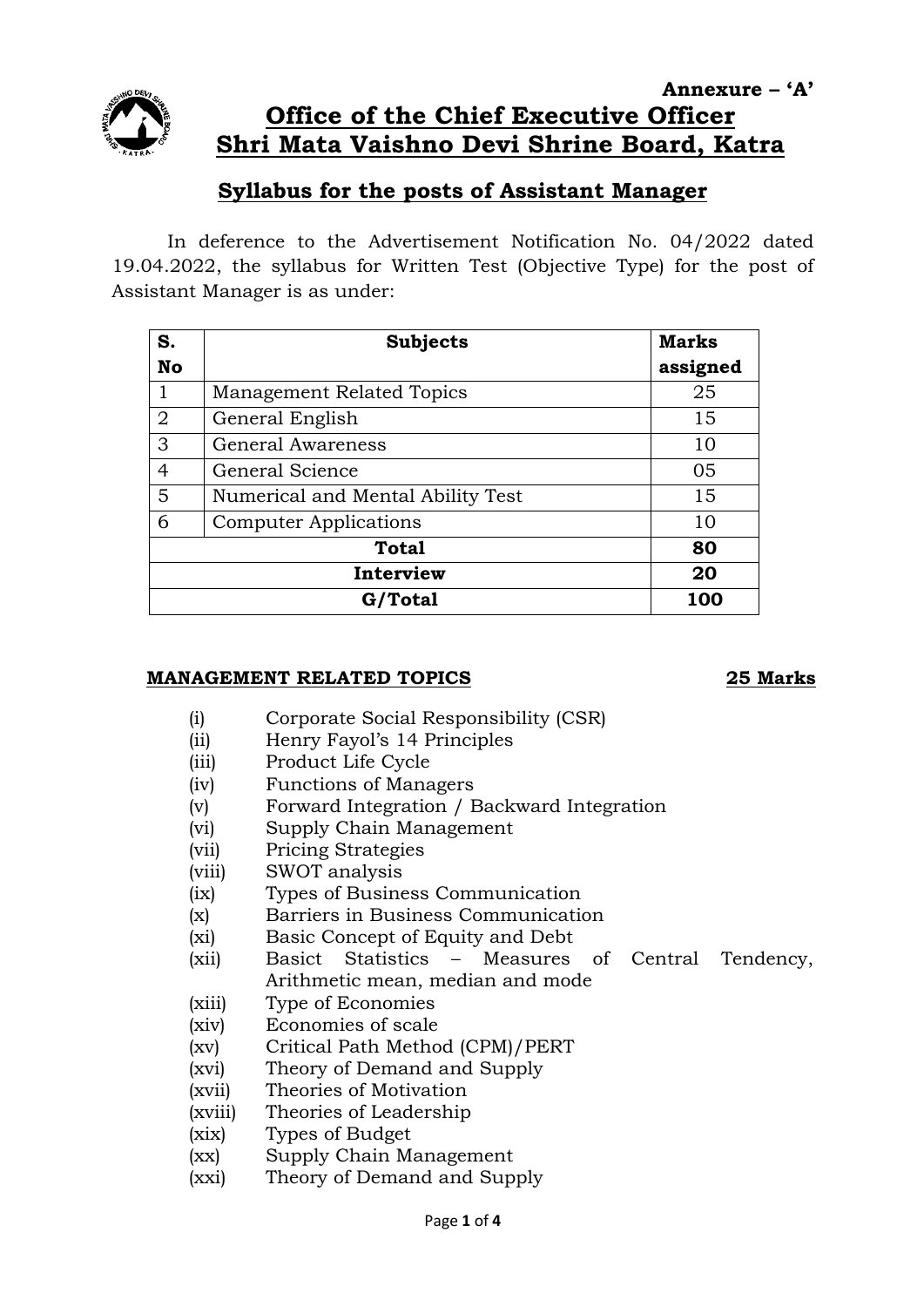- (i) Tenses
- (ii) Comprehension
- (iii) Editing / Proof Reading.
- (iv) Rearranging of jumbled sentences
- (v) Narration
- (vi) Modals
- (vii) Articles
- (viii) Paragraph writing with blanks to be filled in with the following
	- i. Phrases
	- ii. Pronouns
	- iii. Homonyms/Homophones etc.
- (ix) Clauses
- (x) Punctuation
- (xi) Synonyms and antonyms
- (xii) Idioms and phrases.
- (xiii) Uses of Prepositions
- (xiv) Active & Passive Voice
- (xv) Error Spotting
- (xvi) Sentence Correction
- (xvii) Spelling Correction

### **GENERAL AWARENESS 10 Marks**

- (i) Indian History with special reference to Freedom struggle
- (ii) Indian Constitution- Basic features- Preamble, Fundamental Rights, Fundamental Duties, Directive Principles of State Policy
- (iii) First in world (Adventure, Sports, Discoveries)
- (iv) First in India (Adventure, Sports, Discoveries)
- (v) Popular Personalities (Politics, Scientific discoveries, Geographical, Sports, History)
- (vi) The Newspaper world (Current Dailies & Weeklies of India)
- (vii) Languages & Culture
- (viii) Science & Technology
- (ix) International Organisations- UNO, WHO, WTO, IMF, UNESCO, UNCTAD etc.
- (x) Important Regional Organizations and Blocs- BRICS, OPEC, ASEAN, SAARC, BIMSTEC, G-20, G-7 etc.
- (xi) Sustainable Development Goals
- (xii) Communicable Diseases- cure and prevention
- (xiii) NCDC- COVID-19 SOPs, Advisories, Guidelines etc
- (xiv) World famous Awards
- (xv) The world of Sports
- (xvi) Agriculture in economic development; Industrialization and economic development.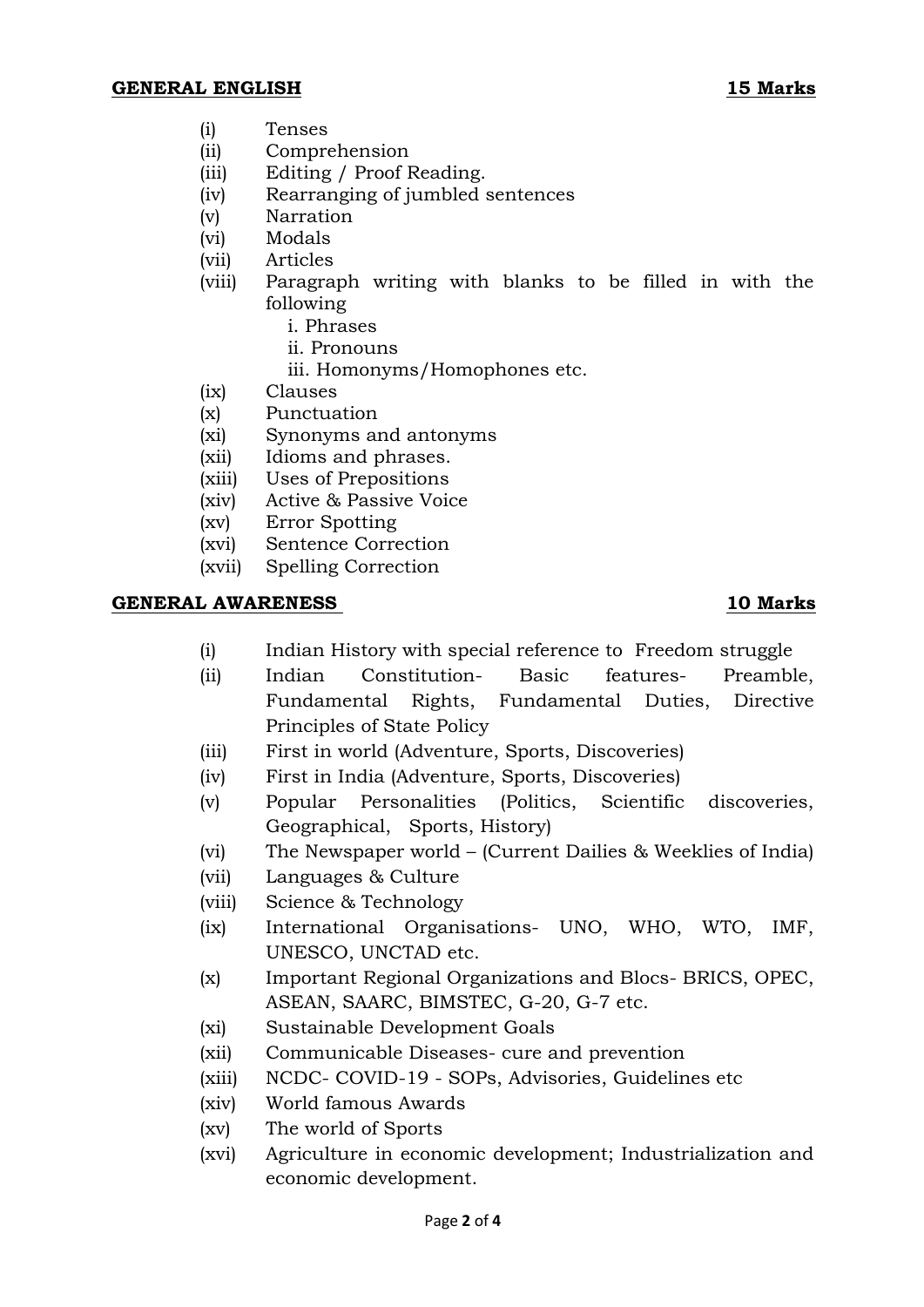- (xvii) Foreign Trade & Balance of payments
- (xviii) New economic reforms
- (xix) Inflation, Monitory Policy, Fiscal Policy, Capital Markets, Role of RBI, Taxation in India- Direct & Indirect Tax - CBDT, GST etc.
- (xx) India's Atomic Research Programme,
- (xxi) Thermal / Nuclear/ Hydro Power Plants in India.
- (xxii) Current Events of National and International importance
- (xxiii) Political & Physical divisions of India
- (xxiv) Indian Culture, Heritage and Freedom Struggle/Movement.
- (xxv) Demography- Census, its feature and functions.
- (xxvi) Important Rivers & Lakes in India.
- (xxvii) Weather, Climate, Crops, Means of Transport of India.

(xxviii) J&K UT

- a) Popular names of personalities and their achievements/ Contribution.
- b) Weather, Climate, Crops, Means of Transport.
- c) J&K History,Economy and Culture
- d) Flora and Fauna of J&K
- e) Rivers and Lakes.
- f) Important Tourist Destinations.
- g) J&K Panchayati Raj Act, 1989 (as ameneded upto December, 2020), 73rd & 74th Constitutional amendments.
- h) J&K Reorganisation Act, 2019
- i) Shri Mata Vaishno Devi Shrine Board related information.

### **GENERAL SCIENCE 05 Marks**

- (i) Various sources of energy; conventional sources of energy; improvement in technology for using conventional source of energy (Biomass and wind energy)
- (ii) Non-conventional sources of energy (Solar energy,Tidal energy).
- (iii) Mechanics, Rest, motion, Velocity, acceleration, Newton Laws of motion,
- (iv) Voltage, Current, Resistance, Power, D.C Batteries
- (v) Waves, light as a wave, Sound waves, Transverse and longitudinal waves.
- (vi) Structure of Atom
- (vii) Solids, Liqids and Gases (Basics)
- (viii) Life processes: Nutrition and its types, Respiration, Transportation of water, food and minerals in plants.
- (ix) Vitamins- Diseases related to vitamin deficiency.
- (x) Environmental pollution.
- (xi) Ecosystem Its components, Food chains and Food webs.
- (xii) Ozone layer, its depletion, Green House Effect.